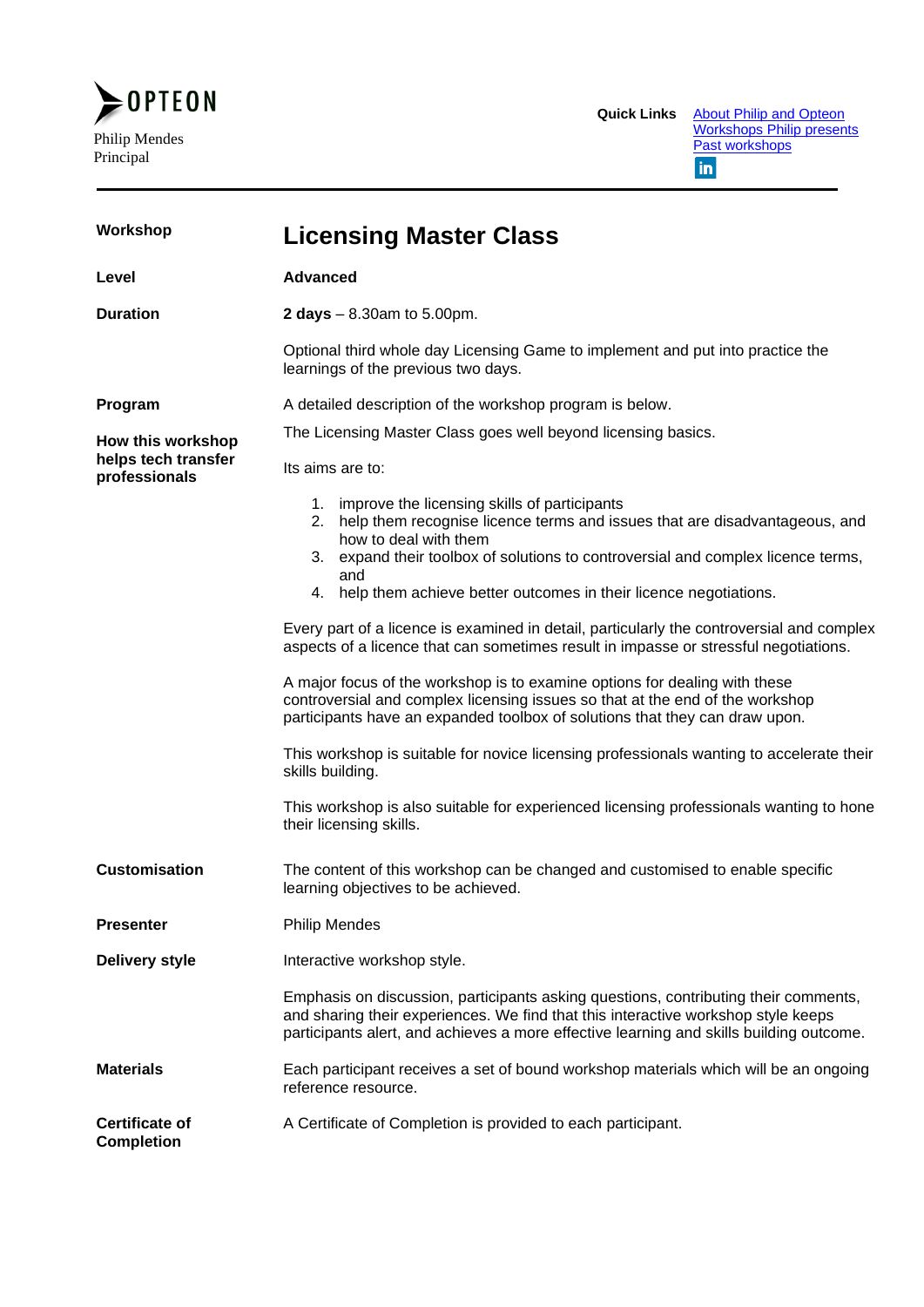| DAY 1: |                                                                   |                                                                                                                                                                                                                                                                                                                                                                                                                                                                                                                                   |
|--------|-------------------------------------------------------------------|-----------------------------------------------------------------------------------------------------------------------------------------------------------------------------------------------------------------------------------------------------------------------------------------------------------------------------------------------------------------------------------------------------------------------------------------------------------------------------------------------------------------------------------|
| 8.30   | <b>Welcome and Registration</b>                                   |                                                                                                                                                                                                                                                                                                                                                                                                                                                                                                                                   |
| 9.00   | Term. Licensee and Affiliates.<br><b>Scope of Licensed Rights</b> | Term. Option to extend term, and its operation. Can "irrevocable" or "perpetual" licenses be terminated ? Implications of a license<br>to "Affiliates" and managing the risks of such a license. Controversial issues arising in relation to exclusivity, conversion from<br>exclusive to non-exclusive, shades of exclusivity. Controversies in relation to Field limitations. Models for their solution.                                                                                                                        |
| 9.45   | Subject matter of license grant                                   | Controversial issues in relation to what is licensed: patents, scope of improvements, boundary between improvements and new IP.<br>Licensors seeking to own improvements created by licensees. Licensee's rights to new IP that is not an improvement and how they<br>may be secured: First Look Rights, First Refusal Rights. Case studies considered.                                                                                                                                                                           |
| 10.30  | <b>Morning Tea</b>                                                |                                                                                                                                                                                                                                                                                                                                                                                                                                                                                                                                   |
| 11.00  | <b>Sub-licensing</b>                                              | Controversial issues arising in relation to sub-licensing. When it should be subject to consent, when not. Limitations on the power to<br>give or withhold consent. What can be taken into account in giving or withholding consent. Conditional consent. Term and lapse of<br>a sub-license. Step in rights if license is terminated – sub-licensee stepping into the shoes of the license, and the reverse.                                                                                                                     |
| 11.30  | <b>Protection of IP</b>                                           | Controversial issues arising in relation to patent prosecution responsibility, patenting decision making, patenting expenses,<br>maintenance of patents. Different models for Field limited licenses, non-exclusive licenses, etc.                                                                                                                                                                                                                                                                                                |
| 12.00  | <b>IP</b> Infringements                                           | Controversial issues and different models to deal with prosecuting infringers, maintaining proceedings / defense, various tiers of<br>treatment, decision making, expenses, sharing damages. Treatment of field licenses, exclusive licenses, and non exclusive licenses.                                                                                                                                                                                                                                                         |
| 12.30  | Lunch                                                             |                                                                                                                                                                                                                                                                                                                                                                                                                                                                                                                                   |
| 1.30   | <b>Practical Exercise</b>                                         | Participants are divided into groups and allocated into negotiation teams, either as a licensor, or as a licensee. A problem will<br>present impasses between the licensor and licensee on access to improvements and new IP, as well as the special challenges arising<br>from exclusive patent field licenses, in relation to decision making on patent prosecution, costs on patent prosecution, pursuing<br>infringers, etc. Participants, in their negotiation teams will be challenged to find solutions to those impasses. |
| 3.00   | <b>Afternoon Tea</b>                                              |                                                                                                                                                                                                                                                                                                                                                                                                                                                                                                                                   |
| 3.30   | <b>Report back on Practical Exercise</b>                          | Teams report back on the practical exercise, and discussion.                                                                                                                                                                                                                                                                                                                                                                                                                                                                      |
| 4.00   | <b>Warranties</b>                                                 | Controversial issues arising in relation to warranties, warranties for different types of IP, and different types of licenses, how made,<br>whether qualified, and if so, how qualified. Minimizing and managing risk in relation to warranties. How warranties differ from one<br>type of technology to another type. Examples given.                                                                                                                                                                                            |
| 4.30   | <b>Risk related provisions</b>                                    | Controversial issues arising in relation to releases, indemnities, limitation of liability, product liability, insurance. Mitigating risk.<br>Minimizing and managing risks. Benchmarks for these terms. Control of proceedings, and decision making.                                                                                                                                                                                                                                                                             |
| 5.00   | <b>Close</b>                                                      |                                                                                                                                                                                                                                                                                                                                                                                                                                                                                                                                   |

# **LICENSING MASTER CLASS –** *Negotiating Controversial and Complex Issues*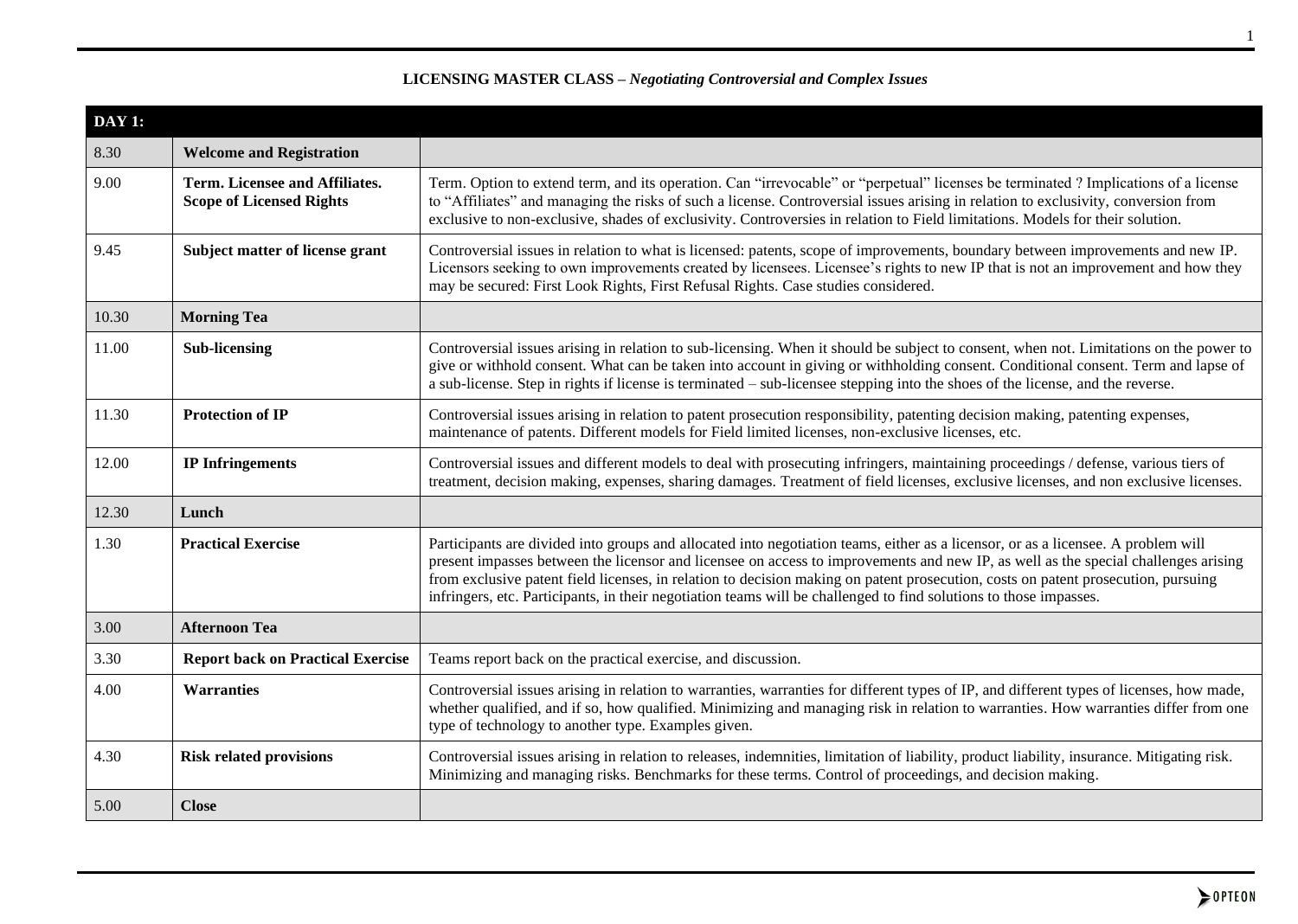| <b>DAY 2:</b> |                                                                           |                                                                                                                                                                                                                                                                                                                                                                                                                                                                                                                                                                                                                                                                        |
|---------------|---------------------------------------------------------------------------|------------------------------------------------------------------------------------------------------------------------------------------------------------------------------------------------------------------------------------------------------------------------------------------------------------------------------------------------------------------------------------------------------------------------------------------------------------------------------------------------------------------------------------------------------------------------------------------------------------------------------------------------------------------------|
| 9.00          | <b>Diligence Obligations in an</b><br>exclusive license                   | The hardest part of a license to negotiate – diligence obligations upon a licensee: best endeavors; reasonable endeavors;<br>commercialisation milestones; minimum sales obligations, and other minimum performance models. Consequences of failing to<br>achieve diligence obligations. Case studies illustrating different models and the controversies and solutions that arose. Assessing the<br>different models and their effectiveness.                                                                                                                                                                                                                         |
| 10.00         | <b>Competition law and anti-trust</b><br>law                              | Brief overview of competition laws and anti-trust laws so far as they are relevant to licensing, with a focus on US and European<br>Union laws. Permissible terms that will not risk contravention of competition laws. Dangerous terms that will. Consequences of a<br>license that is not compliant with competition laws.                                                                                                                                                                                                                                                                                                                                           |
| 10.30         | <b>Morning Tea</b>                                                        |                                                                                                                                                                                                                                                                                                                                                                                                                                                                                                                                                                                                                                                                        |
| 11.00         | The financial terms of a license                                          | An examination of 28 different types of royalty and other financial terms that may be employed in a license for maximum<br>commercial return to the licensor. Types of licenses when they are likely to be encountered. A licensor's perspective, and a<br>licensee's perspective on these terms. What royalties are calculated on. The financial terms in a strategic alliance, in addition to<br>royalties, including loans, convertible notes, equity, purchase and lending of assets, and special terms in co-development and co-<br>marketing relationships. Suspending royalty obligations. The impact of withholding tax, and how to deal with it in a license. |
| 11.45         | The financial terms of a license (as<br>above, continued)                 | (as above, continued)                                                                                                                                                                                                                                                                                                                                                                                                                                                                                                                                                                                                                                                  |
| 12.30         | Lunch                                                                     |                                                                                                                                                                                                                                                                                                                                                                                                                                                                                                                                                                                                                                                                        |
| 1.30          | <b>Confidentiality and publications</b>                                   | Controversial issues arising in relation to confidentiality, academic publishing, and treatment of students. Models for resolution of<br>those controversies assessed and evaluated.                                                                                                                                                                                                                                                                                                                                                                                                                                                                                   |
| 2.00          | <b>Termination</b>                                                        | Controversial issues arising in relation to triggers for termination, rights on termination, obligations on termination.                                                                                                                                                                                                                                                                                                                                                                                                                                                                                                                                               |
| 2.30          | <b>Governing Law in international</b><br>licenses, and dispute resolution | Dispute resolution mechanisms. Choice of governing law. International treaties and bilateral agreements dealing with enforcement.<br>Implications of agreeing to governing law being a country other than your own country.                                                                                                                                                                                                                                                                                                                                                                                                                                            |
| 3.00          | <b>Afternoon Tea &amp; negotiation</b>                                    |                                                                                                                                                                                                                                                                                                                                                                                                                                                                                                                                                                                                                                                                        |
| 3.30          | <b>Practical exercise</b>                                                 | Participants are divided into groups and allocated into negotiation teams, either as a licensor, or as a licensee. A problem will<br>present impasses between the licensor and licensee on minimum performance obligations, consequences of failing to comply, and<br>termination triggers. Participants, in their negotiation teams will be challenged to find solutions to those impasses.                                                                                                                                                                                                                                                                           |
|               |                                                                           |                                                                                                                                                                                                                                                                                                                                                                                                                                                                                                                                                                                                                                                                        |
| 4.30          | <b>Report back on Practical exercise</b>                                  | Teams report back on the practical exercise, and the outcomes of their negotiation.                                                                                                                                                                                                                                                                                                                                                                                                                                                                                                                                                                                    |

# **LICENSING MASTER CLASS –** *Negotiating Controversial and Complex Issues*